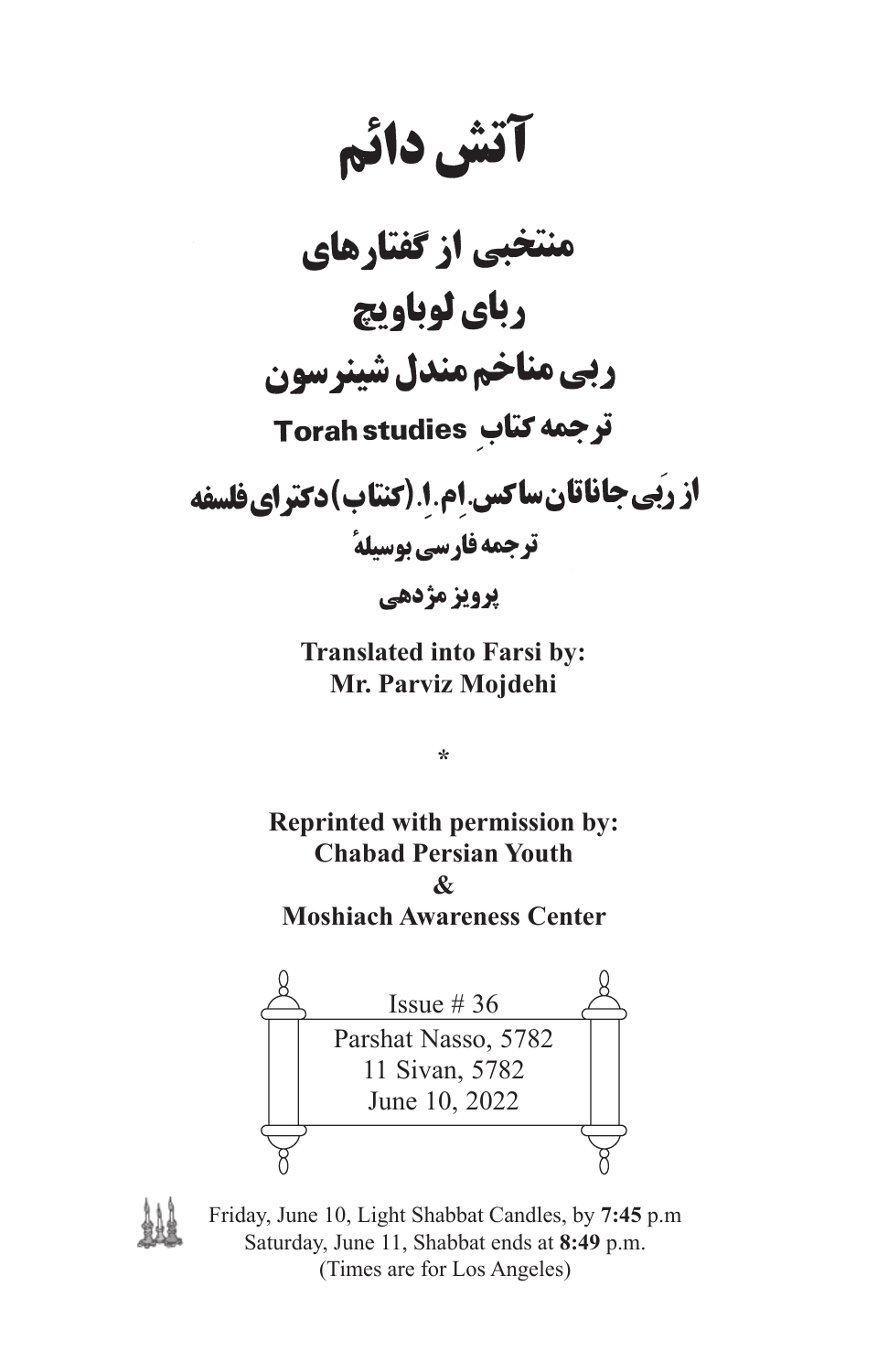ناسو

باراشای این هفته مربوط به زنبر میشود که از طرف شوهرش مورد سوء ظن قرار گرفته است و هیج شاهدی در مورد خیانت این زن وجود ندارد. کلماتی که در این مورد از آنها استفاده شده است این است. اگر زنی به شوهرش خیانت کند (به بیراهه برود) در تلمود عقیده ای وجود دارد از این قرار که انسان گناه نمی کند مگر آنکه روح حماقت وارد وجود او بشود ظاهرا ارتباط ما بین زنا کردن زن (بیراهه رفتن) و گناه کردن در شباهت مابین این دو لغت در زبان عبری میباشد. این دو لغت که به زبان عبری "شتوط" به معنای دیوانگی و دیگری "تیسطه" به معنای بیراهه رفتن "زنا کردن"می باشد و با یکدیگر شبیه هستند. اما بحث در این پاراشا عمیق تر شده و به ار تباط مابین خداوند و بنی پیسرائل که همچون رابطه مابین زن و شوهر است کشانده میشود و آینکه دراین ارتباط جگونه گناه و خطا در واقع نوعی بی وفایی به حساب می آید، ادامه می یابد.

### ۱- گناه و روح حماقت

عقیده ا<sub>ی</sub> در تلمود <sup>۱</sup> وجود دارد از اینقرار که انسان گناه نمی کند مگر آنکه روح حماقت وارد وجود او بشود و پاسوقی که برای حمایت از این عقیده په می آورد این است که "اگر زنی زنا<br>. کند به بیراهه برود روح حماقت وارد وجود او بشود" ربای لوباویج هم در توجیه طبیعت حماقت ` از همین پاسوق توراه استفاده کرده است. چه ارتباطی مابین گناه و حماقت وجود دارد؟ چرا مابین همه گناهان زنا عملی است که بیش از همه نشان میدهد که گناه غیر منطقی و احمقانه است ؟ چه در تلمود و چه در حاسیدوت زمانی که پاسونی ذکر میشود آن پاسوق با آنچنان دقتی انتخاب می شود که موارد بسیاری را در زندگی در بر بگیرد و صرفا برای نشان دادن دانش گوینده و یا ذکر خود عقیده عنوان نمی شود. یک نوع تشابه لغتی مابین کلمه "تیسطه" به معنای بیراهه رفتن (زناکردن ) و "شتوط" به معنای دیوانگی و حماقت وجود دارد. ولی این تشابه لغتی سئوال ما را بطور کامل جواب نمی دهد ". چرا اساسا براي اثبات ارتباط گناه زنا وحماقت مي بايست از تشابه لغات استفاده كرد؟ اين طريق

> ٣- مَعَمر باتى لكنى ٥٧١٠ فصل ٣ ٢- بميدبار ٥-٢٥ ١- سوطا ٣ الف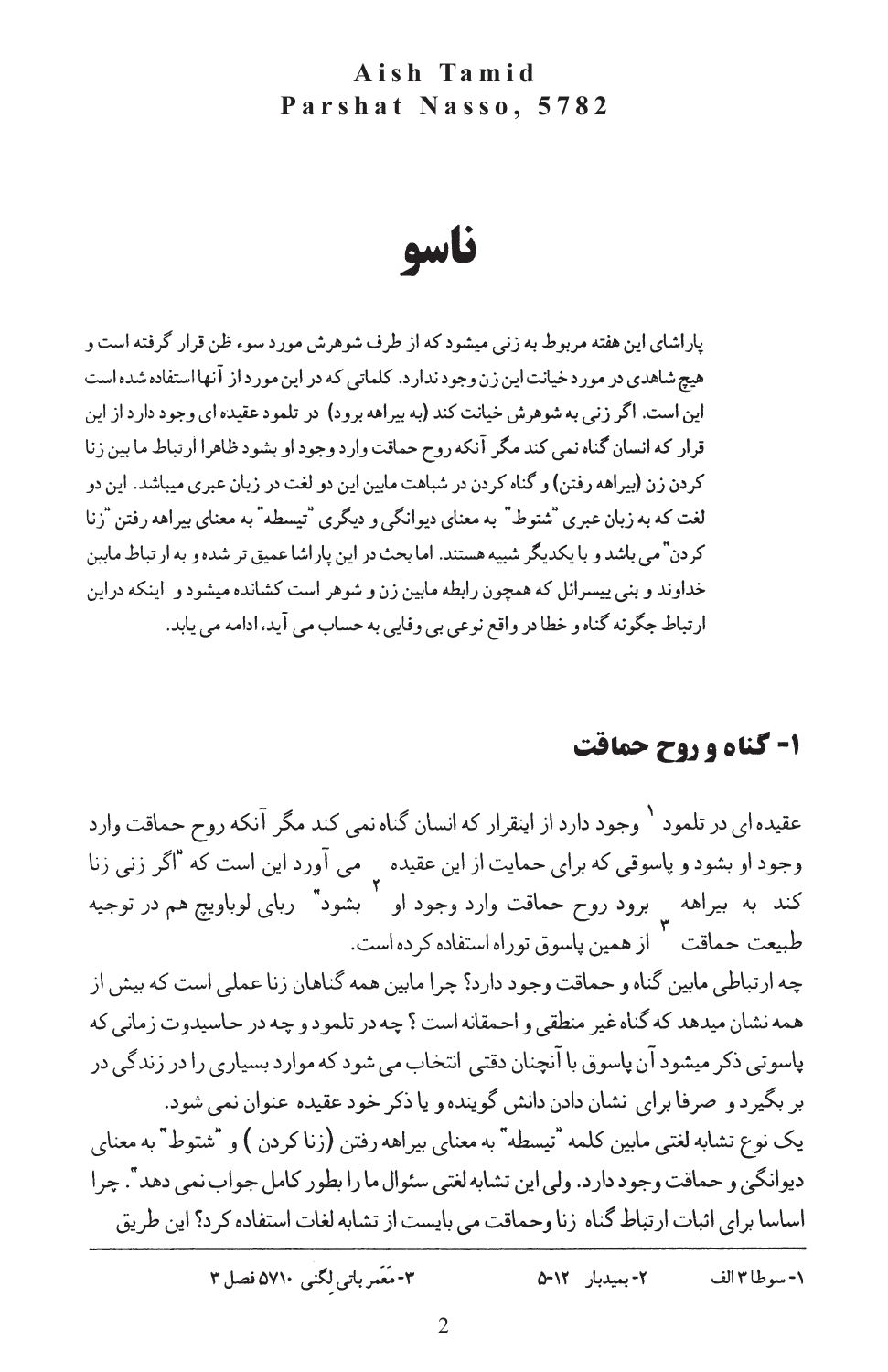استفاده از کلمات تورا برای اثبات یک گفته وعقیده چندان مورد استفاده حخامیم نبوده است . می پايست بطور کلي يک ارتباط عميق تري مابين زنا و گناه وجود داشته باشد. مشکل ديگري هم وجود دارد . زنا گناه بسیار بزرگی است که مجازات آن مرگ است . انجام چنین گناهی کاملا غیر منطقی می باشد. هیج دلیلی وجود ندارد که کسی دست به چنین عملی که مجازاتش مرگ می باشد، بزند. اما این گفته تلمود که "انسان گناه نمی کند مگر آنکه روح حماقت در وجود او وارد شده باشد" برای ارتکاب به انجام همه گونه گناهی گفته شده است و نه فقط برای زنا. از كوچكترين گناهان يعني عمل نكردن به \_ قوانيني كه ربانيم وضع كرده اند تا حتى اعمال مُجازى كه فقط بخاطر خدا انجام نشده اند . <sup>٢</sup> احمقانه وغير منطقى بودن گناه بستگى به بزرگى و کوچکی گناه ندارد. آیامی توانیم بگوئیم که عمل زنا عمل احمقانه تر و غیر منطقی تر است چرا كه مجازات آن مرگ است و گناهان ديگر كمتر احمقانه و غير منطقي هستند بخاطر آنكه مجازات آنها سبک تر است ؟ چرا این توضیح حخامیم در این مورد خاص که صحبت از زناست مورد استفاده قرار گرفته است؟ مگر نه اینکه انجام هر گونه گناهی نوعی دیوانگی ایست؟

## ۲- گناه به معنای بی وفایی

جواب این است که زنا به دوطریق مقدمه و نمونه همه گناهان می باشد. اول آنکه گناه زنا در قانون یهود تنها زمانی واقع می شود که زنی که این عمل را انجام داده است از دواج کر ده دارای شوهر باشد یک زن تنها و مجر د متهم به این گناه نمی شود بنابر این، این پاسوق که هر مردی که زنش به بیراهه برود فقط مربوط به زن شوهردار می شود. اما قوم پیسرائل بطور کلی و همگانی به عنوان همسر خداوند تلقی شده اند. پیوندی که در کوه سینای مابین آنها برقرار شد همچون پیوند ازدواج بود و بنابراین هر زمان که هر فرد پیسرائل گناه می کند و این گناه به هر اندازه هم کوچک باشد، او به قرارداد خود یعنی به پیوند ازدواجش با خداوند پشت پا زده است . او متهم به ارتکاب عمل زنای روحانی و بی وفایی نسبت به شوهر آسمانی خود است . در زوهر آمده است که یکبار فیلسوفی از ربی الیعزر می پرسد که اگر یهودیان مردمان انتخاب شده هستند <sup>۵</sup> پس چگونه است که آنها در میان ملل دنیا از همه ضعیف ترند؟ ربی الیعزر جواب میدهد که این سر نوشت آنهاست بخاطر آنکه آنها \نتخاب شده \ند نمی توانند هیچگونه

> ٥- قسمت سوم ٢٢١ الف ۴-رجوع شود به تنيا قسمت اول فصل ٢۴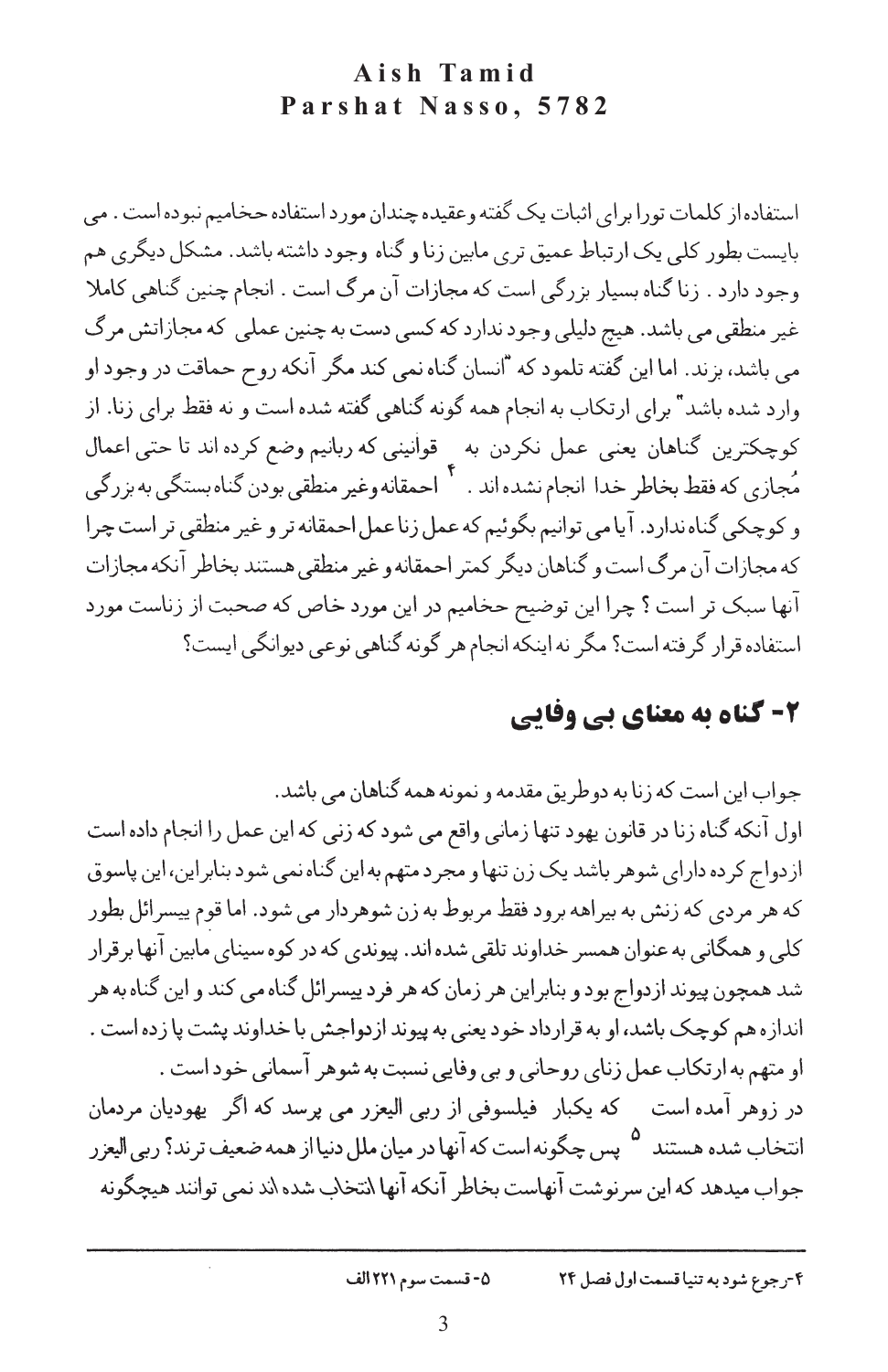خطای مادی و معنوی را تحمل کنند. آنچه که برای دیگران قابل بخشایش است برای آنها گناه بحساب مي آيد بخاطر آنكه آنها داراي حساسيت هاي روحاني مخصوص به خود هستند. آنها همچون قلب در پیکره وجود انسان می باشند عضوی که حساس ترین و حیاتی ترین قسمت بدن انسان است . كوچكترين اختلال و كمبود در ساختمان قلب ٍ مرگ و زندگي انسان را تعيين مي کند. ء

این مطلب اولین ارتباطی را که مابین بی وفایی زن و روح دیوانگی وجود دارد را مشخص می کند. مابین بنی پیسرائل و خداوند پیوندی ابدی وجود دارد که شامل وفاداری متقابل نسبت به يكديگر مي باشد. پيوند ازدواجي كه در آن خداوند نقش شوهر يعني آغاز كننده و موسس اين پیمان و ما(بنی پیسرائل) در آن نقش همسر یعنی محافظین این پیمان را به عهده داریم . در این پیوند – حتبی دوری و گالوت به عنوان جدایی و طلاق تلقی نمی شود. در تلمود گفته شده ا سرت <sup>۷</sup> که یشعیا هناوی از ده نفر از مردان پیسرائل درخواست کرد که تشوا کنند و به طرف خداوند برگردند آنها گفتند "اگر اربابی غلامش را بفروشد و یا مردی زنش را طلاق بدهد آیا أنها مي توانند نسبت به أن زن و أن غلام ادعايي داشته باشند؟" (به عبارت ديگر أنها مي گفتند که با گالوت بابل خداوند بنی پیسرائل را طلاق داده است و بنابراین دیگر نمی تواند خواستار اطاعت آنها باشد) وناوي از طرف خداوند در جواب به آنها مي گويد اينطور مي گويد خداوند، \*كجاست طلاق نامه مادر شما كه من او را طلاق داده ام و يا كدام است آن اربابي كه من شما را به او فروخته ام ، بلکه بخاطر گناهانتان فروخته شده اید و بخاطر خطاهایتان من مادر شما را کنار گذاشته ام\* به این ترتیب مسلم است که حتی در زمان موقت حجدایی (گالوت) خداوند قوم دیگری را برای خود بجای قوم پیسرائل انتخاب نخواهد کرد. ^

بنابراین از آنجا که انجام خواسته های شوهر نمایش دهنده وفاداری زن نسبت به اوست . <sup>۹</sup> وقتی که یک فر د پهودی حتی یک گناه بسیار کوچک انجام میدهد و یا حتی عملی که مجاز است ولي داراي نوعي خودخواهي ايست را انجام ميدهد! اين نشانه اي از بي وفايي و پشت پا زدن به قرارداد ازدواج مقدسی است که در سینای انجام گرفت .

به همین علت است که عقیده "انسان گناه نمی کند مگر آنکه روح حماقت در وجود او وارد شود" به عنوان توضیح این پاسوق « هر مرد<sub>ی</sub> که زنش به بیراهه برود" آمده است و نه به عنوان اثبات آن . چگونه است که حتی یک گناه کوچک به عنوان حماقت و دیوانگی تلقی می شود؟ بخاطر

۶-همان مرجع كوزاري مَعَمر ٣۶/٢-تنيا قسمت چهارم فصل ٣١-٢-سنهدرين ١٠٥ الف ٢٠- قيدوشين ٣۶ الف ۹- تانادوي الياهو فصل ۹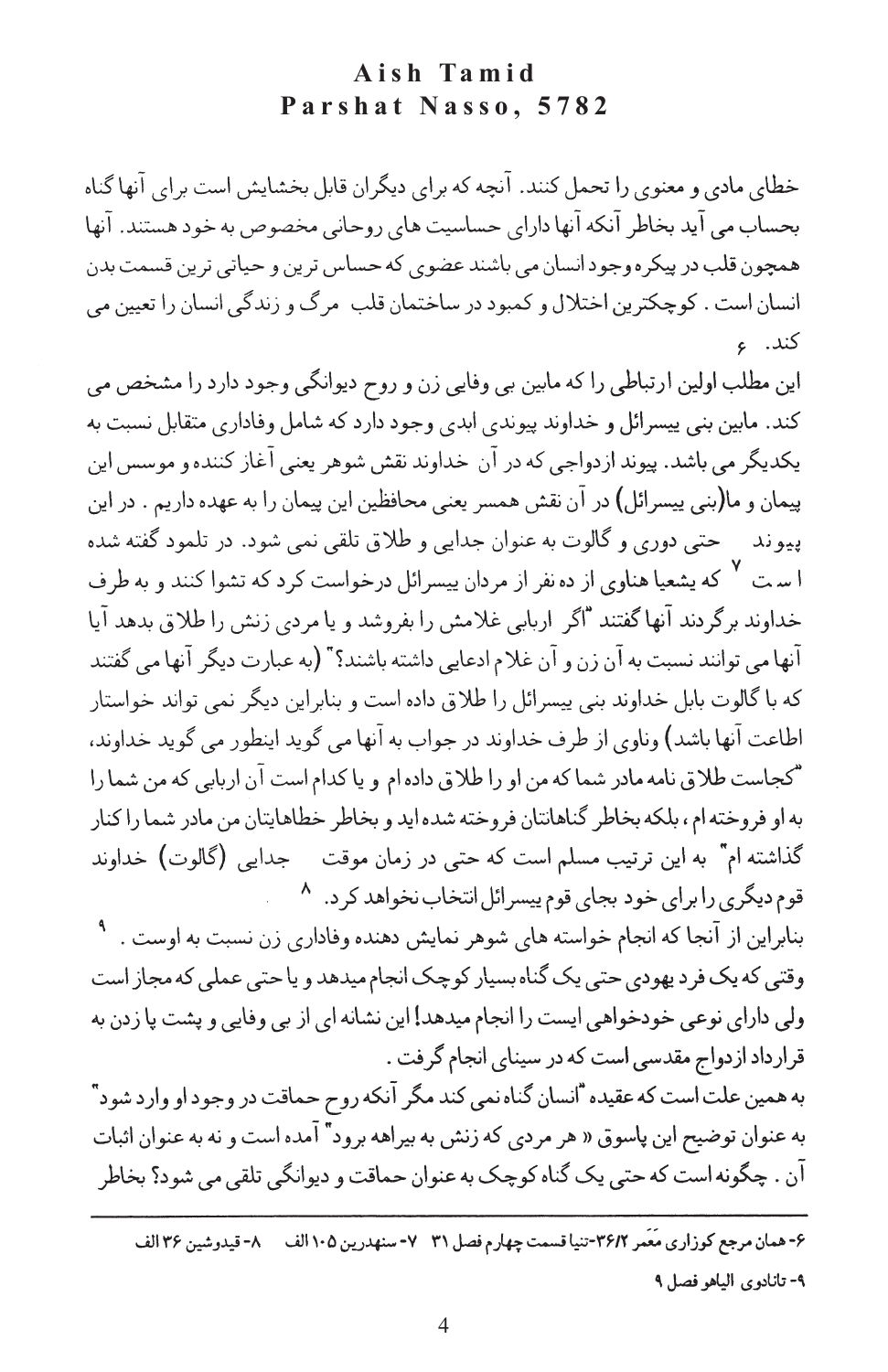آنكه اين گناه باعث قطع شدن ارتباط مابين انسان وخداوند ميشود . چرا؟ بخاطر آنكه گناه عملي ایست که نشان دهنده بی وفایی است . بی وفایی در پیوند ازدواج خداوند و بنی پیسرائل.

## 4- کناه به عنوان لحظه ای زودگذر

دومین رابطه ما بین این دو عقیده، روح دیوانگی و زن زناکار آن است که پاسوق هر "مردی که زنش به بیراهه برود" در مورد زن بخصوصی صحبت نمی کند بلکه در مورد هر زنی که مورد سوء ظن قرار گرفته و شاهدي هم در اين مورد وجود ندارد صحبت مي كند. اين سوء ظن بخودي خود کافی است که آن زن قربانی اش را فقط از جو بیاورد که غذایی برای حیوانات بوده و `` اشاره به نوعی خفت و خواری و کوچکی می کند که با طبیعت عمل سوء ظن برانگیز او مطابقت دار د.

درک تمامی این مراحل بسیار مشکل است اگر اتهام او فقط بر اساس سوء ظن می باشد و نه حقيقت اثبات شده . آيا نمي توان براساس اين فرض اوليه كه زنهاي يهودي اكثرا پاكدامن هستند این اتهام را از او رفع کنیم ؟ جواب آن است که معیارهایی که توراه از وفاداری زن یهودی عنوان می کند آنچنان بالا هستند و انتظاراتی که از او میرود آنچنان زیاد هستند که یک چنین سوء ظن هایی را هم باید در نظر گرفت .

ولیکن این مورد بسیار کوتاه و زود گذر است اگر بعد از مراحلی که تشخیص داده میشود که آیا سوءظن براساس و پایه درستی قرار دارد یا نه، ثابت شود که او بی گناه داست او بسوی شوهر خودبرمیگردد از گناه پاک شده و برای آوردن فرزند آماده میشود . ''

و این موضوع نیز در مورد فرد یهودی که تحت تاثیر دیوانگی، عمل گناهی را مرتکب می شود صادق است . این شکافی که او ما بین خود و خداوند باز می کند شکافی موقتی است و در نهایت \*جلالم درا (آن جرقه الهي كه در وجود هر فرد يهوديست ) را به هيچكس ديگري نخواهم داد " میچ فرد یهودی هرگز آنقدر از خداوند دور نمی شود که نتواند پاک و دست نخورده برگردد. و همانگونه که زنی که مورد سوء ظن شوهرش قرار گرفته فقط بطور موقت با شوهرش رابطه همسری ندارد همانگونه هم جدایی از خداوند که گناه باعث آن می شود عملی ایست که در یک لحظه زود گذر واقع می شود .

> ٠١٢- يشعيا ٢٢-۴٢ ٠١١- بميدبار ٥٠٢٨ ١٠-سوطا ١۵ ب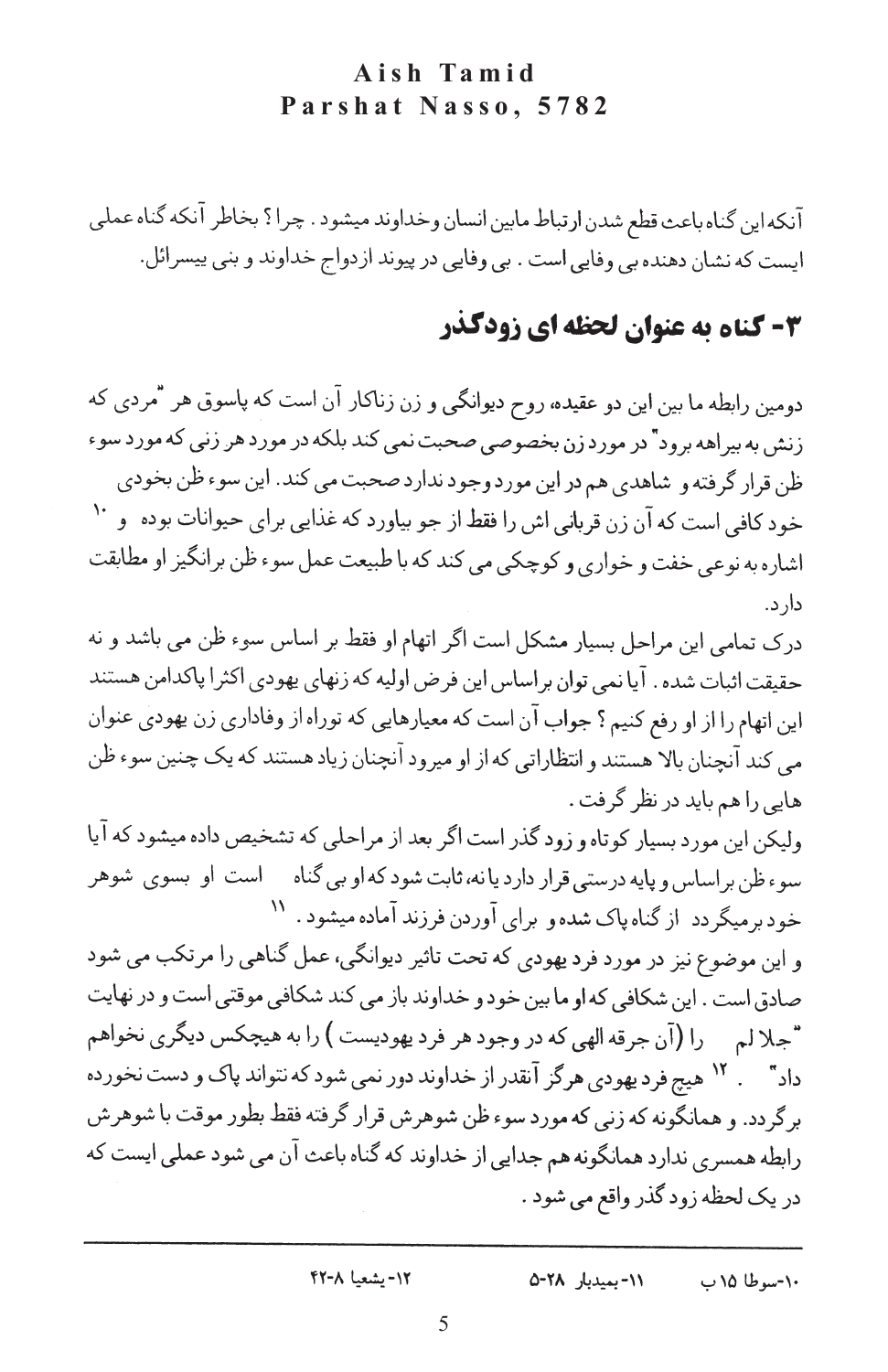## ٤- حاصل نزدیکی به خداوند

حتى اگر چه اين حقيقتي است كه كسي كه خودش را بيش از پيش به ماديات وصل مي كند وحدت خداوند را نفي مي كند و زماني كه بخودش مي آيد و به گناهانش توجه مي \_ كـ نـ يد ممکن است که فکر کند که "خداوند مرا ترک کرده است او مرا فراموش کرده است" ۱۳ با ۱ین حال او همواره باید بیاد داشته باشد که او همیشه می تواند دوباره نزدیکیش را به خداوند بدست بياور د.

از همه مهمتر او می بایست این سومین شباهت مایین زن مورد سوء ظن و شخص گناهکار را بصورت کلی بیادبیاوردکهاگر آن¿ن عفیف و پاکدامن اعلام شودنه فقط <sub>بر</sub> او از هر گونه گناهیی مبرا میشود بلکه می س کرد ہے۔<br>تواند بسوی شوہر خودبرگرددو حامله بشود. به این معناکه ۱۴ چنانچه قبلا با درد وضع حمل می کرد دیگر بسیار راحت میزاید. اگر قبلا دختر می آورد . حالا پسر می آورد. و بقول یکی از ربانیم، حتی اگر قبلا نازا بوده است حالا دیگر می تواند بچه دار بشود.

او نمي بايست در چنگال نااميد<sub>ي</sub> قرار گيرد چرا كه خداوند گفته است «جلالم را به ديگر<sub>ي</sub> نخواهم داد» و وقتی که او بسوی خداوند برگشت کند او نیز بارور خواهد شد. او نیز به درجه عشق و ترس از حداوند خواهد رسید. او نیز زحمت خواهد کشید که نزدیکی واقعی را نسبت به خداوند بدست بیاورد تا آنجا که «زن و شوهر باهم یکی بشوند» و حضور خداوند در روح او مشاهده بشود که این نجات فردی او مست <sup>۱۵</sup> و مقدمه ا<sub>ی</sub> بر نجات اجتماعی همه پیسرائل ها که در زمان ماشیح واقع خواهد شد. (منبع: ليكوني سيخوت حلد دوم-ص ٣١١١-الى ٣١٤) (Source: Likkutei Sichot,

Vol. 2, pp. 311-314)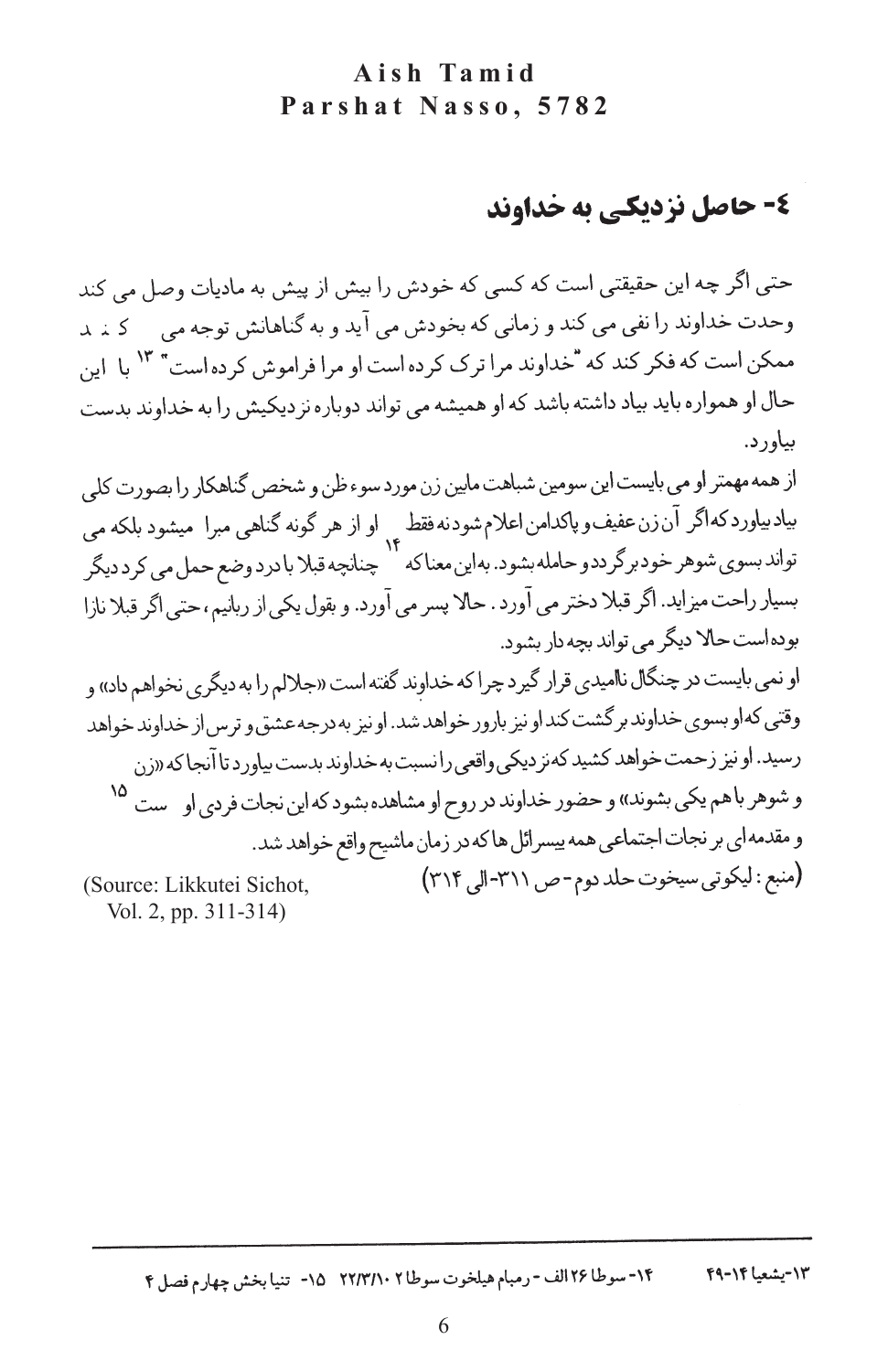

## **To Place Your Advert Here:**

7 call (323) 934-7095